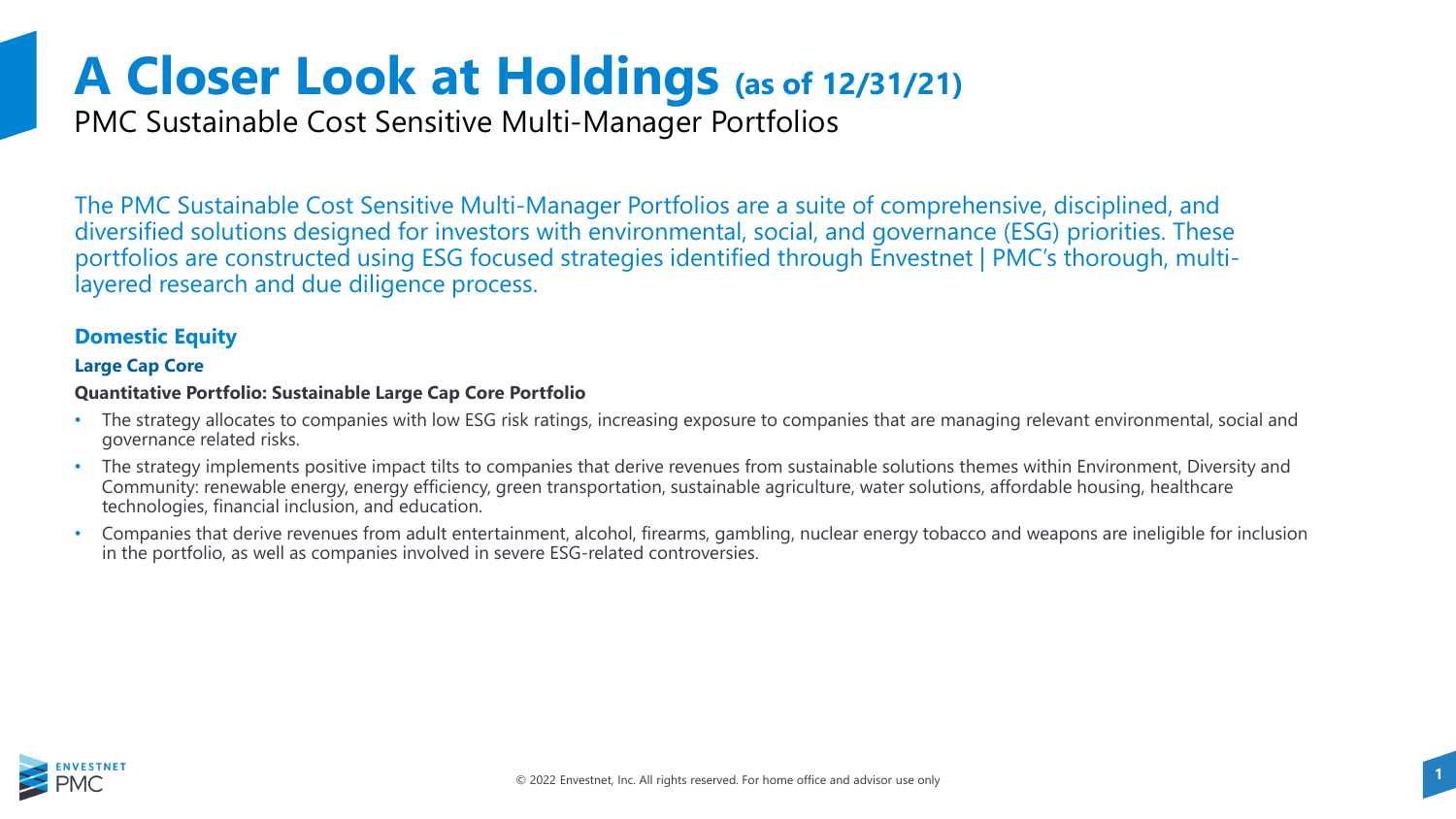## PMC Sustainable Cost Sensitive Multi-Manager Portfolios

### **Small Cap Core**

### **Quantitative Portfolio: Sustainable Small Cap Core Portfolio**

- The strategy allocates to companies with low ESG risk ratings, increasing exposure to companies that are managing relevant environmental, social and governance related risks.
- The strategy implements positive impact tilts to companies that derive from revenues from sustainable solutions themes within Environment, Diversity and Community: renewable energy, energy efficiency, green transportation, sustainable agriculture, water solutions, affordable housing, healthcare technologies, financial inclusion, and education.
- Companies that derive revenues from adult entertainment, alcohol, firearms, gambling, nuclear energy tobacco and weapons are ineligible for inclusion in the portfolio, as well as companies involved in severe ESG-related controversies.

### **Nuveen ESG Small-Cap ETF**

- Portfolio of approximately 630 holdings, seeking to track the TIAA ESG USA Small-Cap Index.
- The methodology selects companies with high ESG scores within each GICS sector, and excludes companies that have revenues from alcohol, tobacco, gambling, weapons, firearms, nuclear power. Companies involved in severe business controversies related to the environment, customers, human rights, community, labor rights, supply chain rights, and governance are excluded, as well as companies that do business in Sudan.
- Methodology selects companies based on current and future carbon emissions, with the objective of maintaining a portfolio with a significantly lower carbon footprint than the Index. Companies that own fossil fuel reserves are ineligible for inclusion in the portfolio.
- Nuveen's 18-member Responsible Investing team reports directly into to the President of Global Investments. With over 25 professionals dedicated to responsible investing, Nuveen's RI team and related subject matter experts embedded within investment affiliates, work with investment teams and other professionals across the organization to drive and implement Nuveen's responsible investing principles.

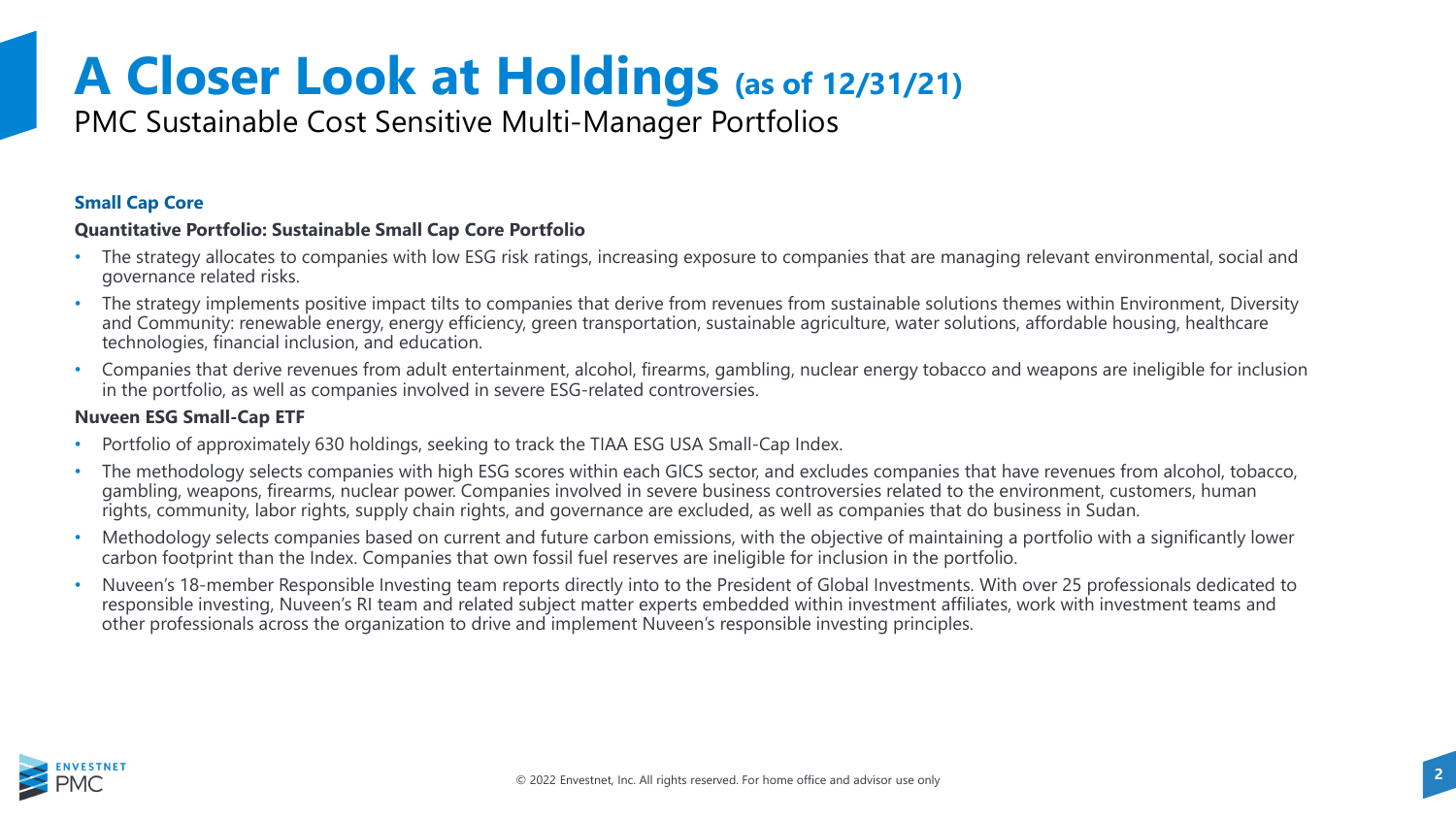## PMC Sustainable Cost Sensitive Multi-Manager Portfolios

#### **International Developed Markets**

#### **Quantitative Portfolio: Sustainable International ADR Portfolio**

- The strategy allocates to companies with low ESG risk ratings, increasing exposure to companies that are managing relevant environmental, social and governance related risks.
- The strategy implements positive impact tilts to companies that derive revenues from sustainable solutions themes within Environment, Diversity and Community: renewable energy, energy efficiency, green transportation, sustainable agriculture, water solutions, affordable housing, healthcare technologies, financial inclusion, and education.
- Companies that derive revenues from adult entertainment, alcohol, firearms, gambling, nuclear energy tobacco and weapons are ineligible for inclusion in the portfolio, as well as companies involved in severe ESG-related controversies.

### **Emerging Markets**

### **Nuveen ESG Emerging Markets Equity ETF**

- Portfolio of approximately 420 holdings, seeking to track the TIAA ESG Emerging Markets Equity Index.
- The methodology selects companies with high ESG scores within each GICS sector, and excludes companies that have revenues from alcohol, tobacco, gambling, weapons, firearms, nuclear power. Companies involved in severe business controversies related to the environment, customers, human rights, community, labor rights, supply chain rights, and governance are excluded, as well as companies that do business in Sudan. Companies with ties to Sudanese military or government, and companies that sell or distribute military equipment to any party based in Sudan or operating within Sudan borders (except United Nations and African Union troops) are ineligible for inclusion in the portfolio.
- Companies that are majority owned subsidiary of mineral/power/military/oil-involved Sudanese company and companies with ten percent or more of its total assets or revenues in Sudan that are associated with oil/mineral/or power sectors, or that have demonstrated complicity in genocide in Sudan, are also ineligible for inclusion in the portfolio.
- Methodology selects companies based on current and future carbon emissions, with the objective of maintaining a portfolio with a significantly lower carbon footprint than the Index. Companies that own fossil fuel reserves are ineligible for inclusion.

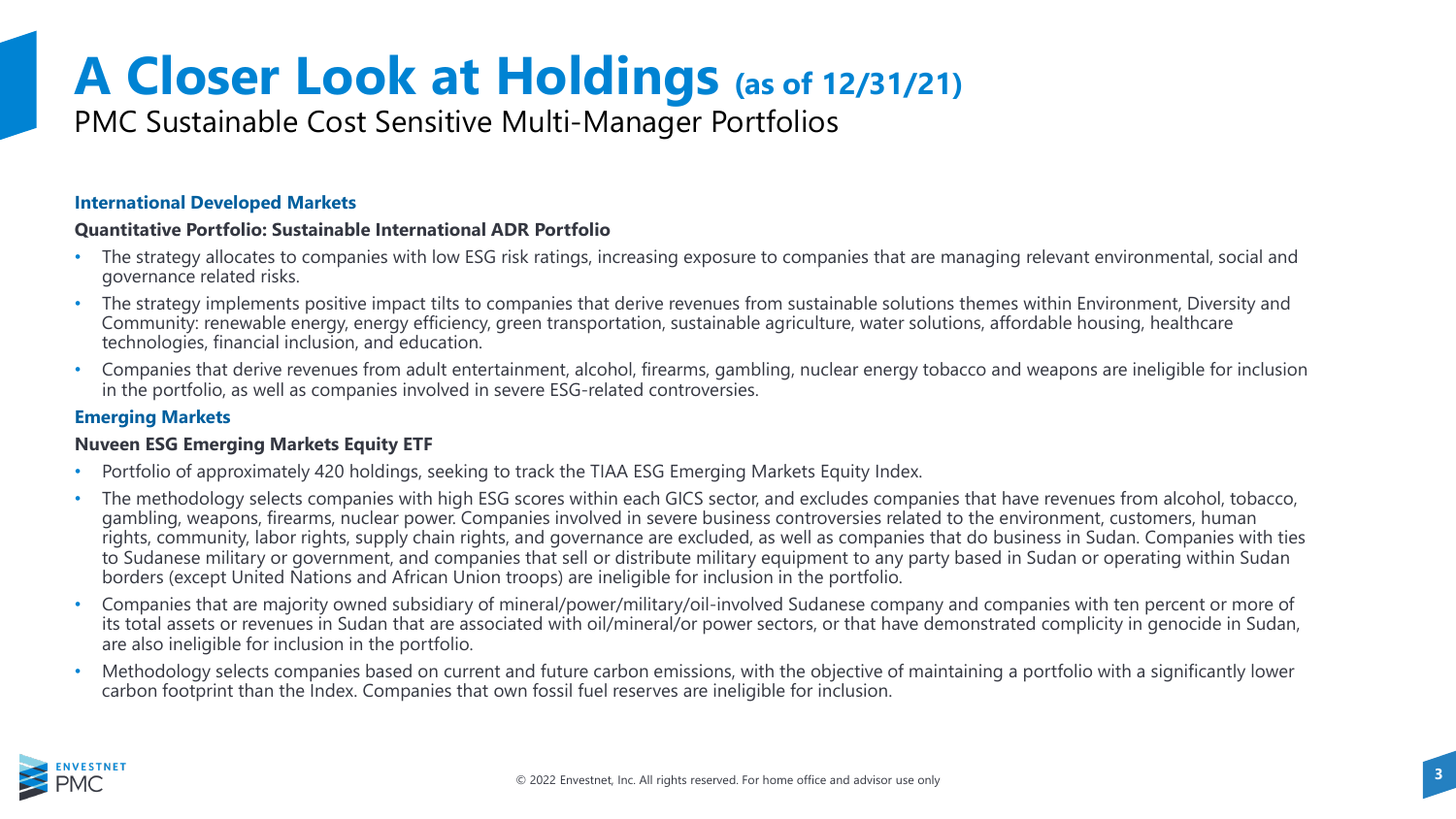## **Equity Impact Reporting Metrics (as of 12/31/21)** Powered by Sustainalytics

### **ESG Risk**

The ESG Risk Rating measures the degree to which a company's economic value is at risk driven by ESG factors, as assessed through Sustainalytics' calculation of the company's unmanaged ESG risks.



### **Equities Definitions**

• **ESG Risk Rating Range:** ESG Risk Rating Range: The range consists of five broad categories defined by Sustainalytics: Negligible, Low, Medium, High, and Severe. Sustainalytics assesses companies' industry and companyspecific ESG criteria. Companies are rated on a 0-100 scale, with 0 representing the lowest risk, and 100 representing the highest risk. QRG calculates the percentage of total holding weight in the portfolio and benchmark that falls into each ESG Risk Rating category. The ranges for each category are as follows: Negligible =  $0-10$ ; Low =  $10\overline{-}20$ ; Medium =  $20\overline{-}30$ ; High =  $30\overline{-}40$ ; and Severe = 40-100. Sustainalytics ESG Risk Rating evaluates the level of unmanaged risk for a company.

*Benchmark: 50% CRSP US Large Cap Index, 26.67% S&P/BNY Mellon International ADR Index, 18.33% CRSP Small-Cap Index, 5% BNYM Emerging Market Classic ADR Index* 

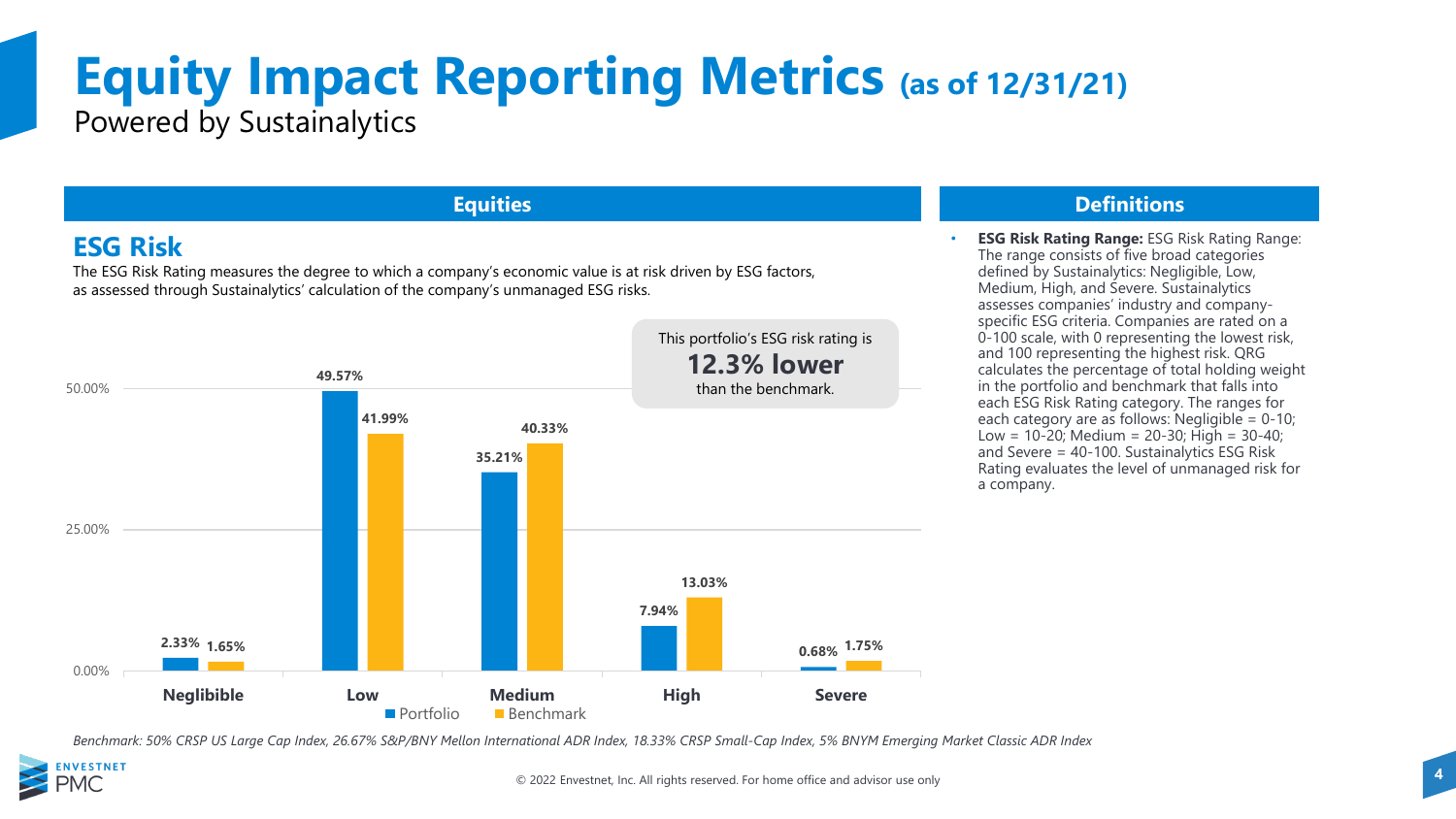## **Equity Impact Reporting Metrics (as of 12/31/21)** Powered by Sustainalytics



*Benchmark: 50% CRSP US Large Cap Index, 26.67% S&P/BNY Mellon International ADR Index, 18.33% CRSP Small-Cap Index, 5% BNYM Emerging Market Classic ADR Index* 

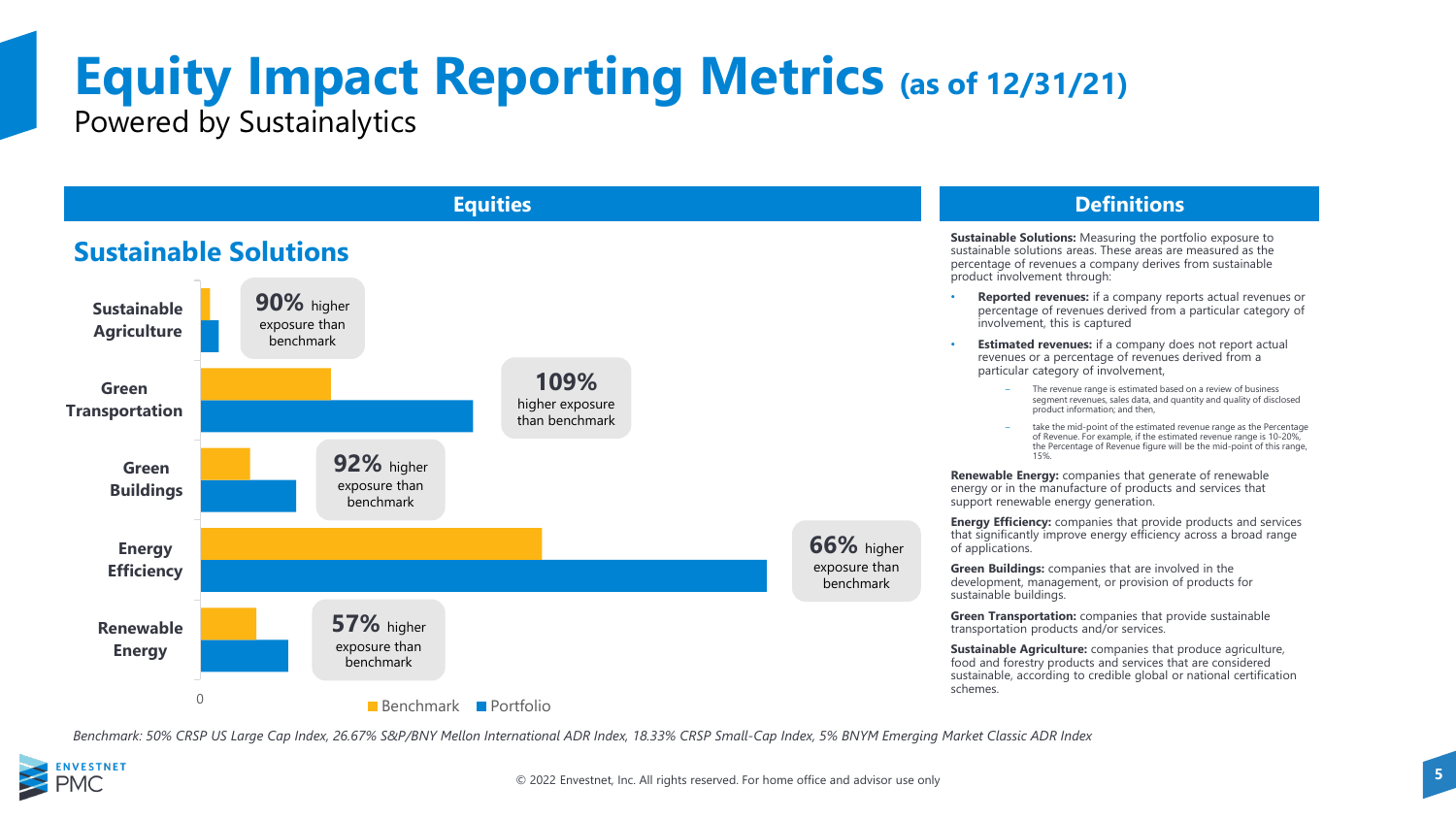## **Equity Impact Reporting Metrics (as of 12/31/21)** Powered by Sustainalytics

### **Portfolio Exclusions**

Avoid exposure to companies with revenue generated from controversial business areas:



### **Equities Definitions**

**Involvement in Controversial Business Areas:** This metric reflects the number of companies flagged as involved through revenues as a proxy for the following areas: alcohol, gambling, nuclear energy, tobacco, military weapons, and firearms.

- Sustainalytics measures percentage of revenues a company derives from these areas through:
	- **Reported revenues:** If a company reports actual revenues or percentage of revenues derived from a particular category of involvement.
	- **Estimated revenues:** If a company does not report actual revenues or a percentage of revenues derived from a particular category of involvement, Sustainalytics:
		- **a.** estimates a revenue range based on a review of business segment revenues, sales data, and quantity and quality of disclosed product information; and then,
		- b. takes the mid-point of the estimated revenue range as the Percentage of Revenue. For example, if the estimated revenue range is 10-20%, the Percentage of Revenue figure will be the mid-point of this range, 15%.

*Benchmark: 50% CRSP US Large Cap Index, 26.67% S&P/BNY Mellon International ADR Index, 18.33% CRSP Small-Cap Index, 5% BNYM Emerging Market Classic ADR Index* 

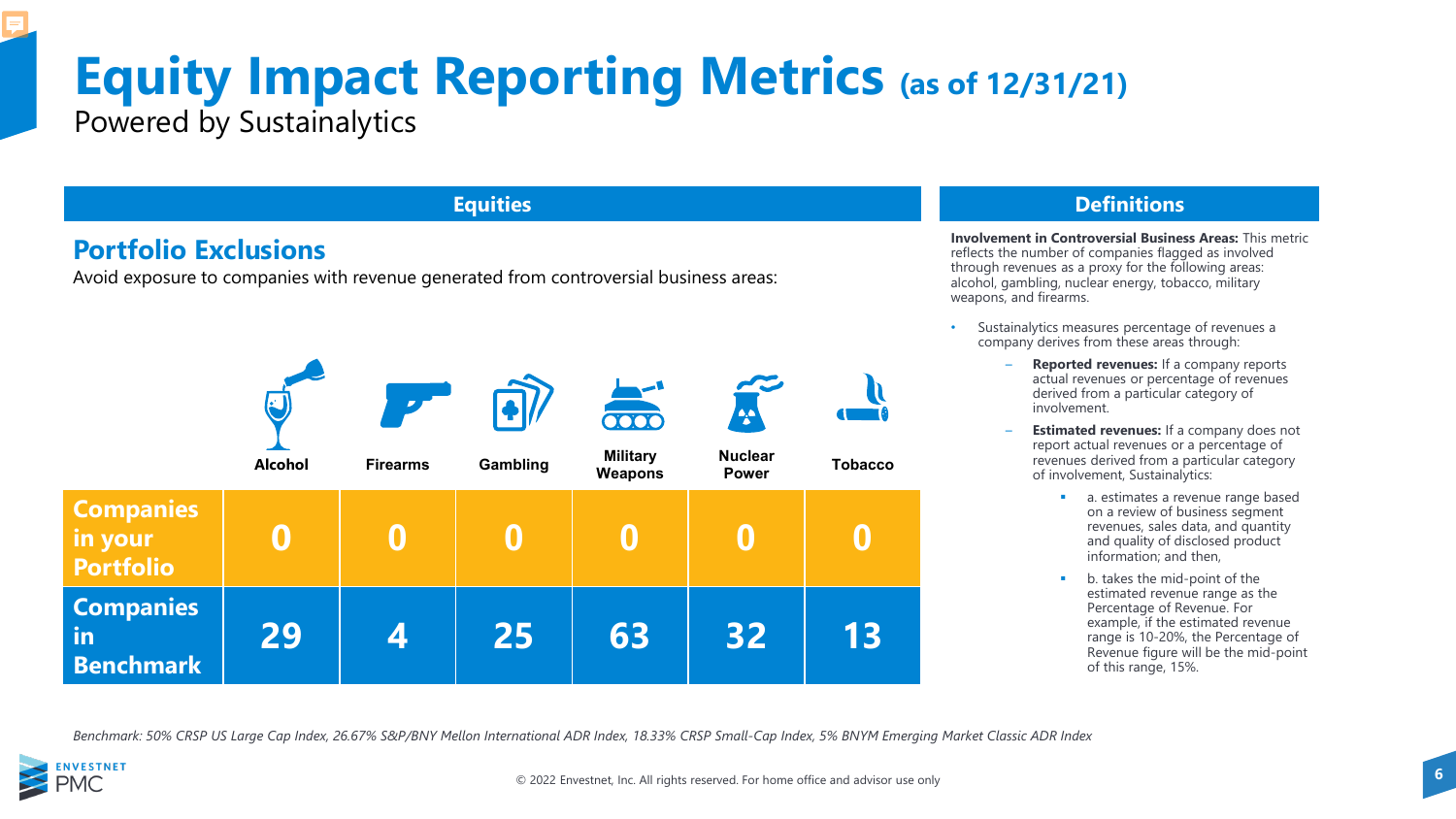PMC Sustainable Cost Sensitive Multi-Manager Portfolios

### **Fixed Income**

### **Intermediate Bond**

### **iShares ESG USD Corporate Bond ETF**

- Portfolio seeks to track the Bloomberg Barclays MSCI US Corporate ESG Focus Index, with similar risk and return to the Bloomberg Barclays U.S. Corporate Index.
- Follows a quantitative process in an effort to determine optimal weights for securities to maximize exposure to securities of companies with higher ESG ratings, subject to maintaining risk and return characteristics similar to the Parent Index.
- Excludes companies involved in the business of tobacco, companies involved with controversial weapons, producers and retailers of civilian firearms, oil sands, thermal coal, as well as companies involved in very severe business controversies assessed by MSCI ESG Research.

### **International Bond**

### **iShares Global Green Bond ETF**

- Global portfolio of approximately 450 holdings, seeking to track the investment results of the Bloomberg Barclays MSCI Global Green Bond Select Index.
- Provides exposure to investment grade global green bonds where the use of proceeds are directly tied to promote climate related or more broadly environmentally focused projects.
- Securities are independently evaluated by MSCI ESG Research along four dimensions to determine whether they should be classified as a green bond: 1) Use of proceeds: Proceeds should fund projects with clear environmental benefits, including alternative energy, energy efficiency, pollution prevention and control, sustainable water, green building, and climate adaption, with clear disclosure in legal documentation 2) Project evaluation and selection: Issuers should outline a process to determine project eligibility and sustainability objectives 3) Management of proceeds: Proceeds should be ring-fenced or tracked through a formal internal process 4) Reporting: Annual disclosure of the use of proceeds and qualitative and quantitative performance measures.

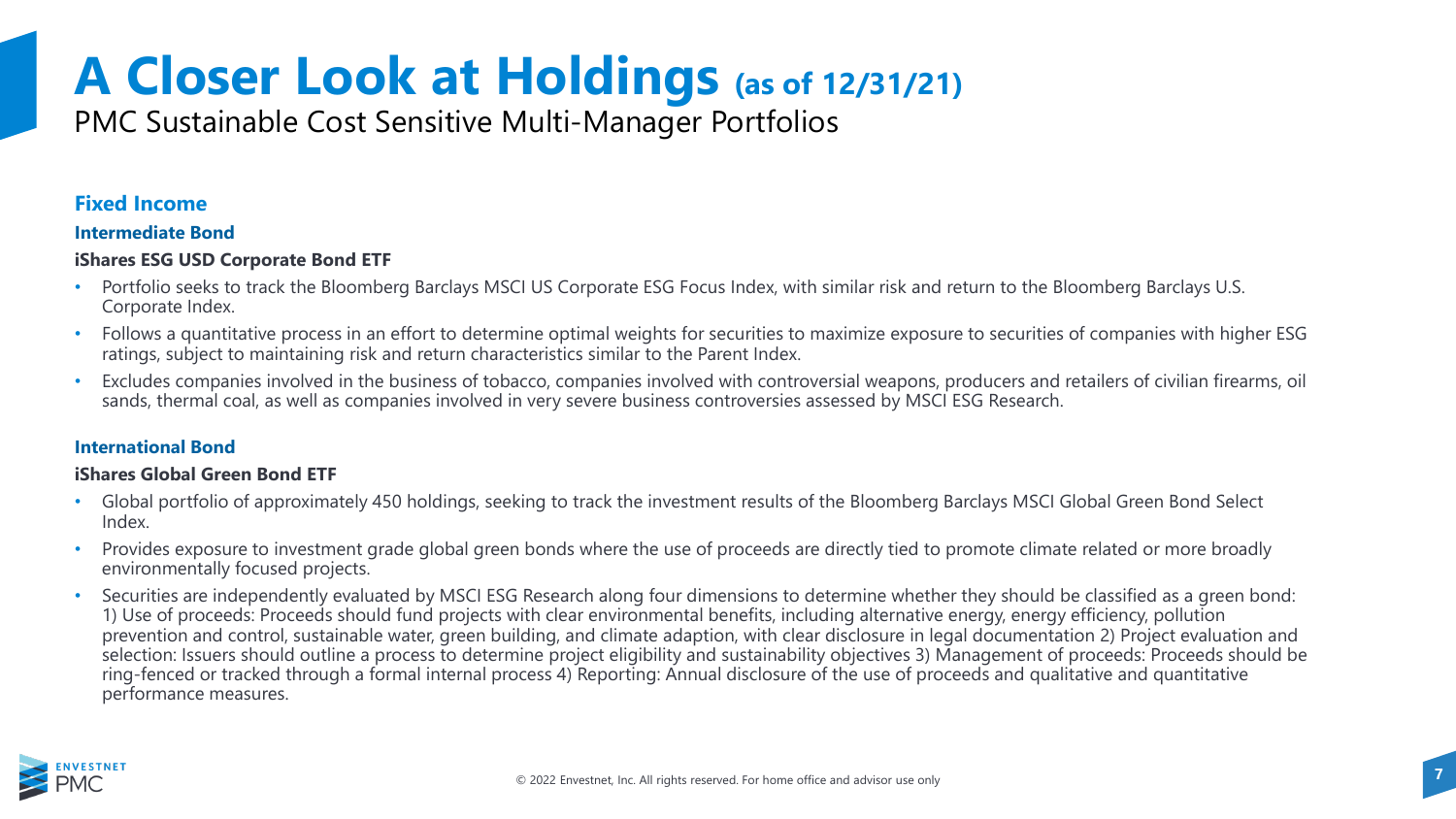PMC Sustainable Cost Sensitive Multi-Manager Portfolios

### **Short Bond**

### **iShares ESG 1-5 Year USD Corp Bond ETF**

- Portfolio seeks to track the investment results of the Bloomberg Barclays MSCI US Corporate 1-5 Year ESG Focus Index, with similar risk and return to the Bloomberg Barclays U.S. Corporate 1-5 Years Index.
- Follows a quantitative process in an effort to determine optimal weights for securities to maximize exposure to securities of companies with higher ESG ratings, subject to maintaining risk and return characteristics similar to the Parent Index.
- Excludes companies involved in the business of tobacco, companies involved with controversial weapons, producers and retailers of civilian firearms, oil sands, thermal coal, as well as companies involved in very severe business controversies assessed by MSCI ESG Research.

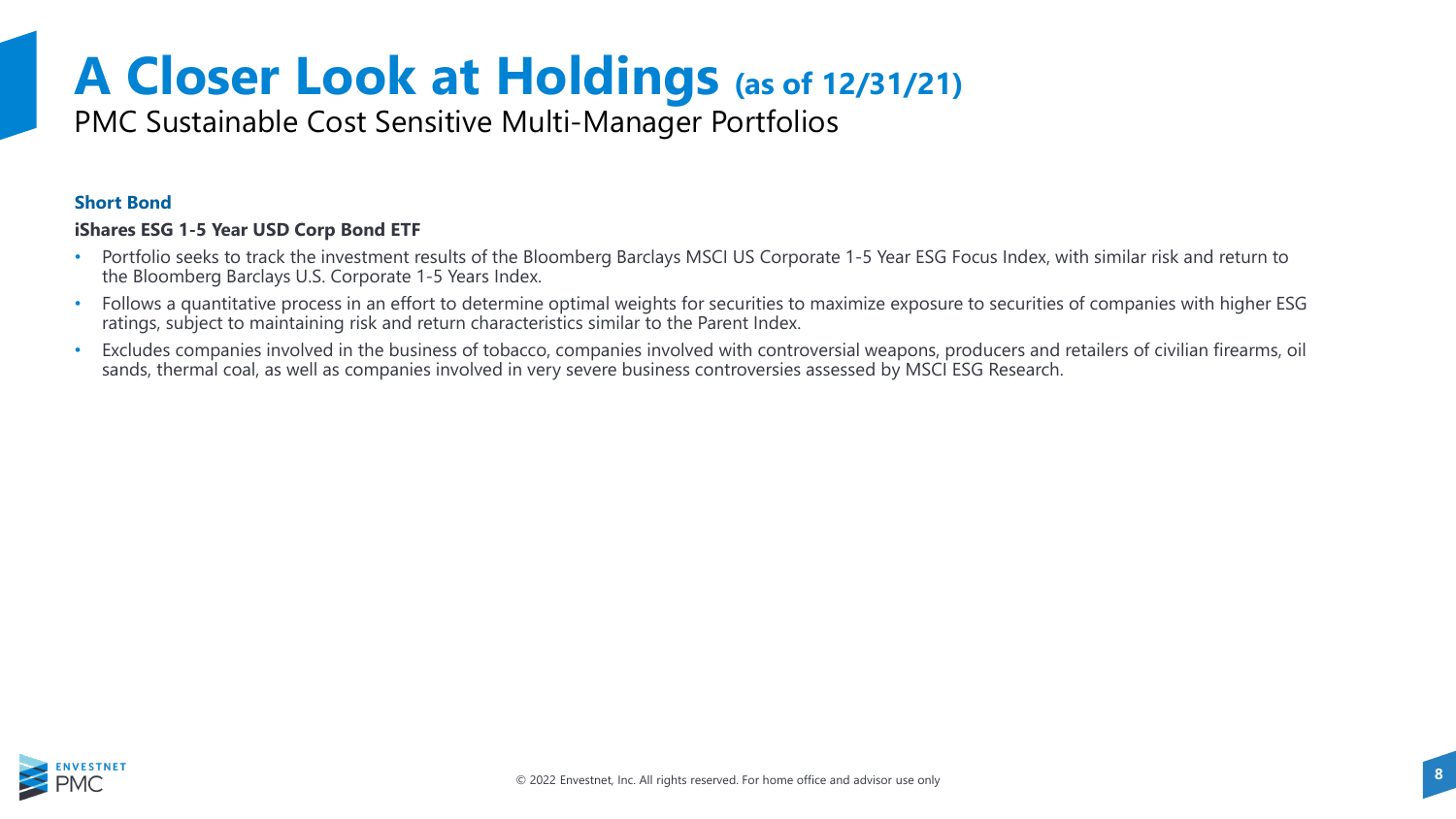## **Fixed Income**

Manager Highlight: iShares Global Green Bond ETF

**A \$1 million investment in BGRN's holdings would have created the following environmental impacts equivalent to…**



### **Sustainable Impact**

UN Sustainable Development Goals (SDGs) that BGRN aligns with include:



*1. Source: BlackRock as of 05/18/2021. For current holdings visit iShares.com.*

2. Source: Engie SA, 2020 Integrated Report. References to specific positions are strictly to highlight examples of Environmental, Social and Governance (ESG) impact and should not be construed as investment advice or reco *the selection process are provided in the Appendix. This is a non-exhaustive list of UN SDGs aligned with the fund.*

Sources: BlackRock analysis of publicly available environmental impact reports as communicated by issuers as of 05/18/2021, holdings as of 05/18/2021. Updated annually. Holdings are subject to change. For current holdings Bond ETF's constituents are covered by BlackRock's analysis. The above results are shown for informational purposes only, to illustrate the positive environmental impact of a areen bond portfolio. They are not meant to be every metric, hence no linear extrapolation should be performed. BlackRock cannot be held responsible for inaccuracies in issuers' reporting. US EPA's Greenhouse Gas Equivalencies Calculator for CO2 and energy measures. 11 *2,500m3 of water;.*